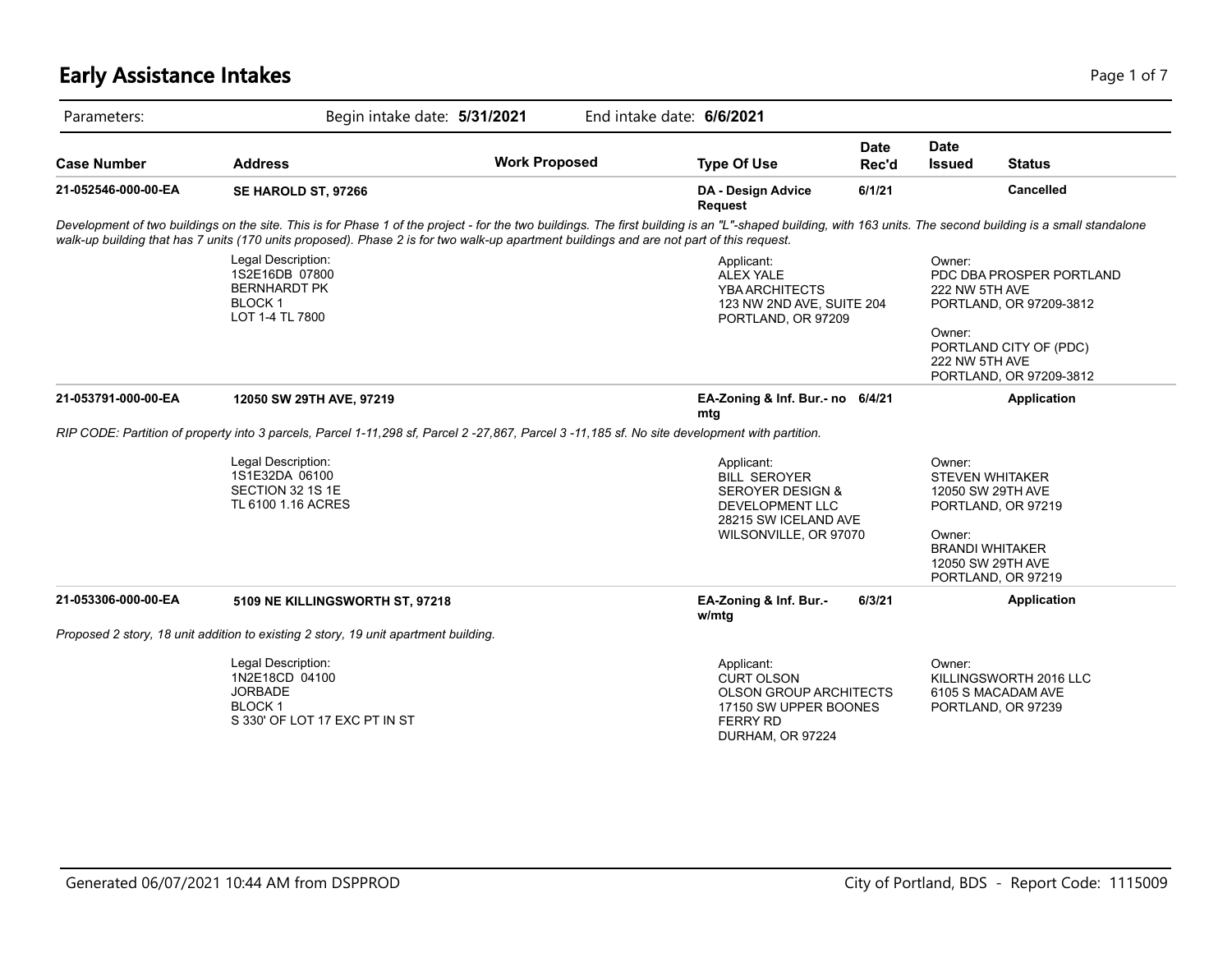# **Early Assistance Intakes** Page 2 of 7

| <b>Case Number</b>  | <b>Address</b>                                                                                                                                             | <b>Work Proposed</b> | <b>Type Of Use</b>                                                                                                                                     | <b>Date</b><br>Rec'd | <b>Date</b><br><b>Issued</b>                                          | <b>Status</b>                                                                               |
|---------------------|------------------------------------------------------------------------------------------------------------------------------------------------------------|----------------------|--------------------------------------------------------------------------------------------------------------------------------------------------------|----------------------|-----------------------------------------------------------------------|---------------------------------------------------------------------------------------------|
| 21-051449-000-00-EA | 3126 SE 36TH AVE, 97202                                                                                                                                    |                      | EA-Zoning & Inf. Bur.-<br>w/mtg                                                                                                                        | 6/1/21               |                                                                       | <b>Application</b>                                                                          |
|                     | RIP Code - New duplex to replace existing single family home. Existing ADU to remain under RIP Zoning considerations.                                      |                      |                                                                                                                                                        |                      |                                                                       |                                                                                             |
|                     | Legal Description:<br>1S1E12AC 01200<br><b>WAVERLEIGH HTS</b><br>BLOCK 45<br>N 1/2 OF LOT 1-3                                                              |                      | Applicant:<br><b>TIMOTHY FOUCH</b><br><b>FIELDWORK DESIGN &amp;</b><br><b>ARCHITECTURE</b><br>601 SE HAWTHORNE BLVD<br>PORTLAND OR 97214<br><b>USA</b> |                      | Owner:<br>3126 SE 36TH AVE<br>Owner:<br>JAMES DOW<br>3126 SE 36TH AVE | BENJAMIN JEFFERSON-DOW<br>PORTLAND, OR 97202-1812<br>PORTLAND, OR 97202-1812                |
| 21-053872-000-00-EA | 5528 SE RHONE ST, 97206                                                                                                                                    |                      | EA-Zoning & Inf. Bur.-<br>w/mtg                                                                                                                        | 6/4/21               |                                                                       | <b>Application</b>                                                                          |
|                     | RIP CODE: A new six unit multi-dwelling development is proposed. No parking will be provided. Stormwater disposal is proposed via drywells.                |                      |                                                                                                                                                        |                      |                                                                       |                                                                                             |
|                     | Legal Description:<br>1S2E07DB 08500                                                                                                                       |                      | Applicant:<br>SARAH RADELET<br>STRATA LAND USE PLANNING<br>PO BOX 90833<br>PORTLAND OR 97290                                                           |                      | Owner:<br><b>RENOVATION LLC</b>                                       | HUNTER CONSTRUCTION AND<br>4479 SE ANTELOPE HILLS PL<br>GRESHAM, OR 97080-6404              |
| 21-051544-000-00-EA | 613 NE COLUMBIA BLVD, 97211                                                                                                                                |                      | EA-Zoning & Inf. Bur.-<br>w/mtg                                                                                                                        | 6/1/21               |                                                                       | <b>Application</b>                                                                          |
|                     | Redevelopment of portions of several industrial lots for trailer parking for a tenant in Building B of the Bridge Point I-5 project (permit 21-040151-CO). |                      |                                                                                                                                                        |                      |                                                                       |                                                                                             |
|                     | Legal Description:<br>1N1E11C 01100<br>SECTION 11 1N 1E<br>TL 1100 2.85 ACRES                                                                              |                      | Applicant:<br><b>SUZANNAH STANLEY</b><br><b>MACKENZIE</b><br>1515 SE WATER AVE, STE 100<br>PORTLAND OR 97214                                           |                      | Owner:<br>PO BOX 672<br>Owner:<br>PO BOX 301639                       | PORFILY VENTURES<br>PRINEVILLE, OR 97754<br>LAMM INVESTMENTS LLC<br>PORTLAND, OR 97294-9639 |
|                     |                                                                                                                                                            |                      |                                                                                                                                                        |                      | Owner:<br><b>KEMPTON, ALAN TR</b><br>P O BOX 301639                   | PORTLAND, OR 97294-9639                                                                     |
|                     |                                                                                                                                                            |                      |                                                                                                                                                        |                      | Owner:<br>P O BOX 301639                                              | LAMM, ELIZABETH B TR<br>PORTLAND, OR 97294-9639                                             |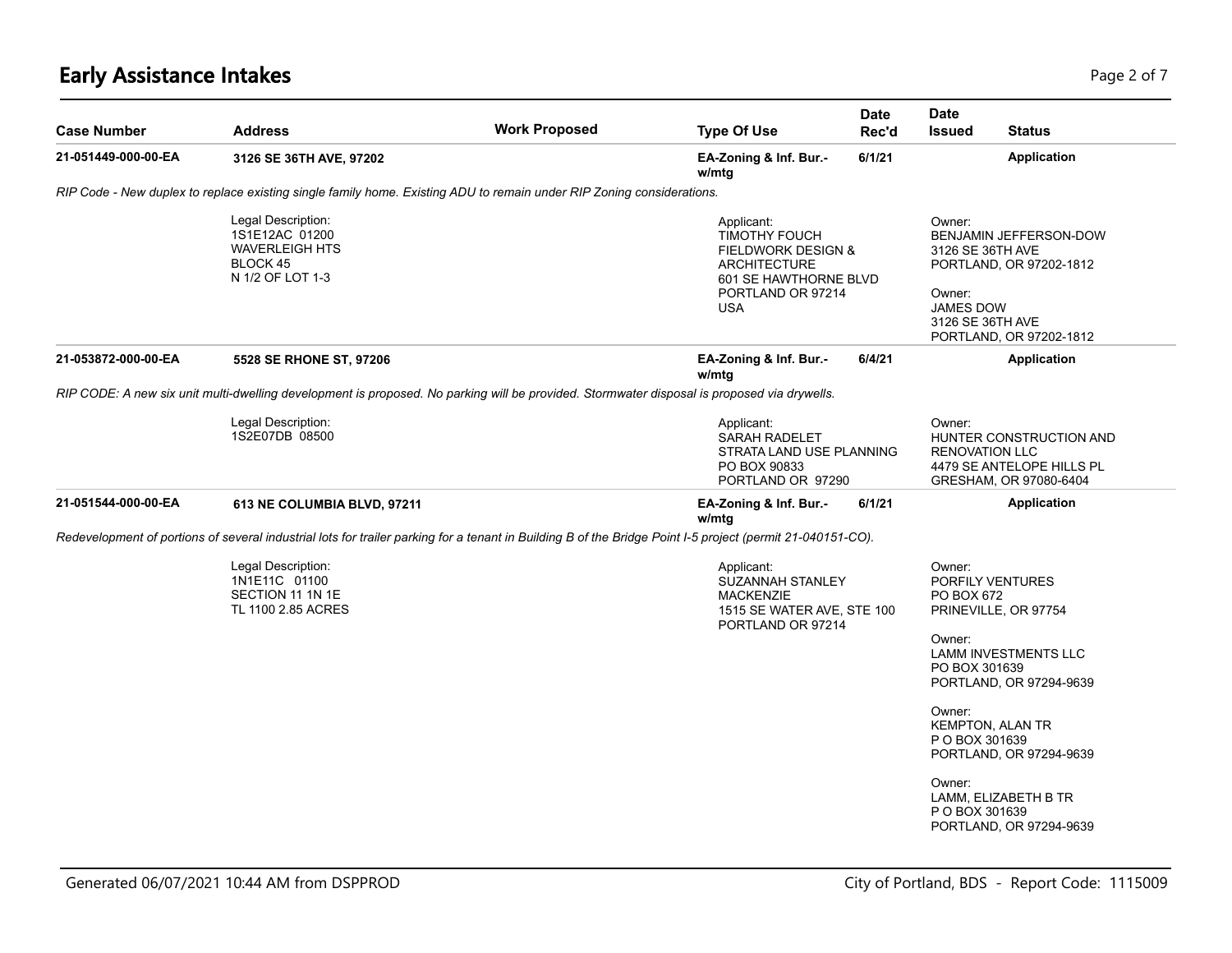# **Early Assistance Intakes** Page 1 of 7 and 2012 12:00 Page 1 of 7 and 2012 12:00 Page 3 of 7

| <b>Case Number</b>  | <b>Address</b>                                                                                                                                                                                                                                                                                                      | <b>Work Proposed</b> | <b>Type Of Use</b>                                                                                                             | <b>Date</b><br>Rec'd | <b>Date</b><br><b>Issued</b>                       | <b>Status</b>                                                                                 |
|---------------------|---------------------------------------------------------------------------------------------------------------------------------------------------------------------------------------------------------------------------------------------------------------------------------------------------------------------|----------------------|--------------------------------------------------------------------------------------------------------------------------------|----------------------|----------------------------------------------------|-----------------------------------------------------------------------------------------------|
| 21-052099-000-00-EA | 1525 SE GRAND AVE, 97214                                                                                                                                                                                                                                                                                            |                      | EA-Zoning & Inf. Bur.-<br>w/mtg                                                                                                | 6/1/21               |                                                    | Pending - EA                                                                                  |
|                     | Restoration of use and structure damaged by fire. Note: There is a Type III DZ, in Incomplete status, which is on hold right now (LU 20-174352 DZ).                                                                                                                                                                 |                      |                                                                                                                                |                      |                                                    |                                                                                               |
|                     | Legal Description:<br>1S1E02CB 09200<br>STEPHENS ADD<br>BLOCK 60<br><b>LOT 3&amp;4</b>                                                                                                                                                                                                                              |                      | Applicant:<br>PETER FINLEY FRY<br><b>FINLEY FRY</b><br>303 NW UPTOWN TERRACE #1B<br>PORTLAND OR 97210                          |                      | Owner:<br>PO BOX 230968<br><b>TIGARD, OR 97281</b> | <b>GRAND/ANGEL LLC</b>                                                                        |
|                     |                                                                                                                                                                                                                                                                                                                     |                      | Applicant:<br><b>JOSEPH ANGEL</b><br><b>GRAND/ANGEL LLC</b><br>PO BOX 230968<br>TIGARD OR 97281<br><b>USA</b>                  |                      |                                                    |                                                                                               |
| 21-050352-000-00-EA | <b>13705 NE AIRPORT WAY, 97230</b>                                                                                                                                                                                                                                                                                  |                      | EA-Zoning Only - w/mtg                                                                                                         | 6/2/21               |                                                    | Pending - EA                                                                                  |
|                     | Installation of a new security fence (7'0" tall) surrounding their Airport Way Regional Lab facility. The new fence will fall within the environmental overlay zone on the north side of the property as well<br>as within the 25' setback on the south side of the property (along Airport Way).                   |                      |                                                                                                                                |                      |                                                    |                                                                                               |
|                     | Legal Description:<br>1N2E14DC 03000<br>SECTION 14 1N 2E<br>TL 3000 6.15 ACRES                                                                                                                                                                                                                                      |                      | Applicant:<br><b>BREEZE GRIFFIN</b><br>ANDERSON DABROWSKI<br>ARCHITECTS, LLC<br>7650 SW BEVELAND ST #120<br>PORTLAND, OR 97223 |                      | Owner:<br>THE NORTHWEST                            | KAISER FOUNDATION HEALTH PLAN OF<br>500 NE MULTNOMAH ST #100 KPB11<br>PORTLAND, OR 97232-2031 |
|                     |                                                                                                                                                                                                                                                                                                                     |                      | Applicant:<br><b>JON ANDERSON</b><br>ANDERSON DABROWSKI<br><b>ARCHITECTS</b><br>7650 SW BEVELAND ST #120<br>PORTLAND, OR 97223 |                      |                                                    |                                                                                               |
| 21-053855-000-00-EA | 6666 N COLUMBIA WAY, 97203                                                                                                                                                                                                                                                                                          |                      | <b>Public Works Inquiry</b>                                                                                                    | 6/4/21               |                                                    | <b>Cancelled</b>                                                                              |
|                     | We intend to extend sewer main 165 ft to serve an existing adjacent (R151057) and purposed duplex lot 26. Purpose of the public works inquiry: obtain information on the following items (Please see<br>attached questions to be discussed) Applicant request that PBOT comments and notes be emailed to applicant. |                      |                                                                                                                                |                      |                                                    |                                                                                               |
|                     | Legal Description:<br>1N1E06DC 05500<br><b>EAST ST JOHNS</b><br><b>BLOCK1</b><br>LOT 12-26                                                                                                                                                                                                                          |                      | Applicant:<br><b>ANTOINE DEAN</b><br><b>DEAN ESTATES</b><br>2800 N LOMBARD ST #205<br>PORTLAND, OR 97217                       |                      | Owner:<br>2219 SE 68TH AVE                         | WARNER PACIFIC UNIVERSITY<br>PORTLAND, OR 97215                                               |

#### **Total # of Early Assistance intakes: 9**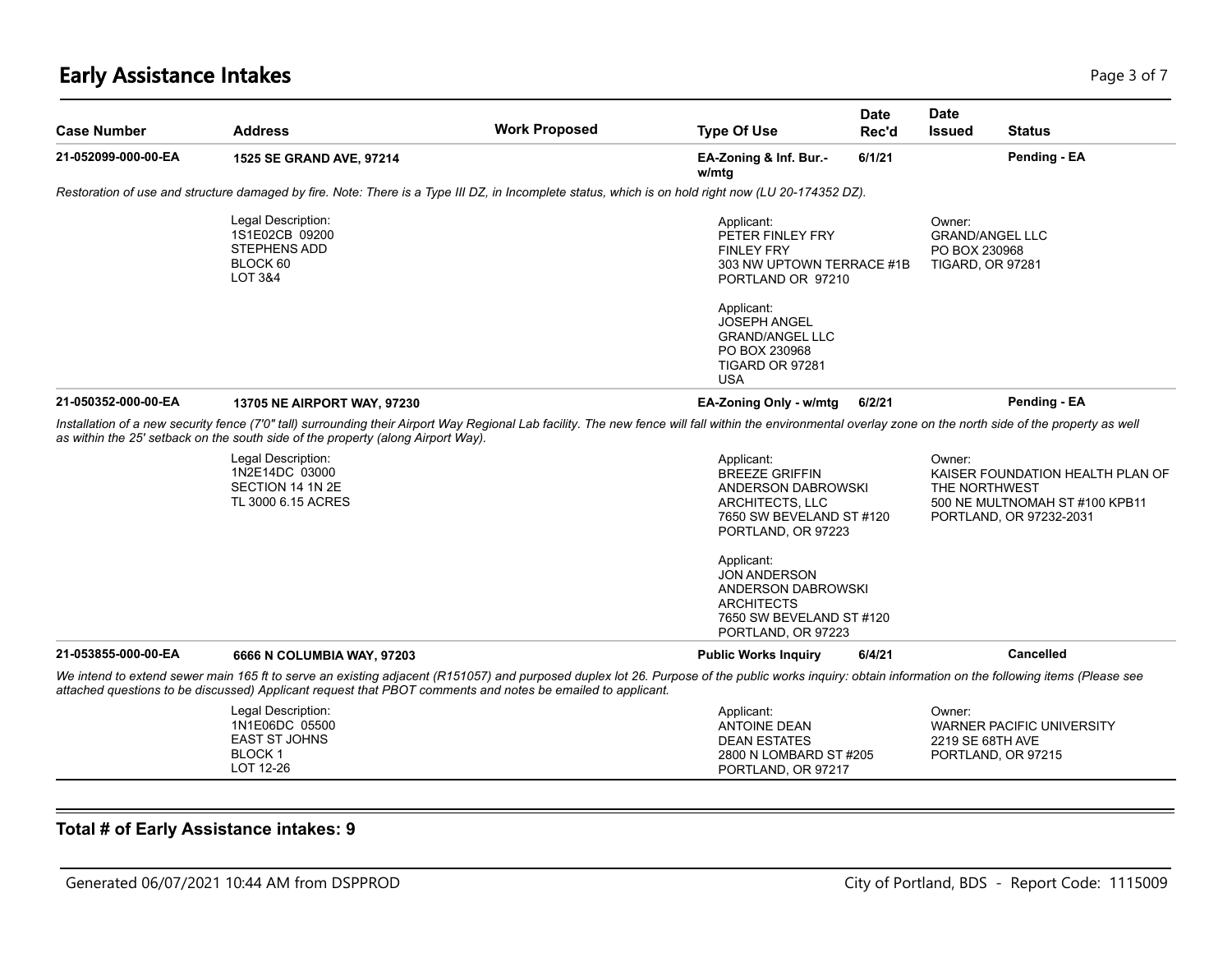### **Land Use Review Intakes** Page 4 of 7

| <b>Case Number</b>  | <b>Address</b>                                                                                                                                                                                                                                                                                                                                                                                                                                                                                                                | <b>Work Proposed</b>                      | <b>Type Of Use</b>                                                                                                                           | <b>Date</b><br>Rec'd | <b>Date</b><br><b>Issued</b>              | <b>Status</b>                                                        |
|---------------------|-------------------------------------------------------------------------------------------------------------------------------------------------------------------------------------------------------------------------------------------------------------------------------------------------------------------------------------------------------------------------------------------------------------------------------------------------------------------------------------------------------------------------------|-------------------------------------------|----------------------------------------------------------------------------------------------------------------------------------------------|----------------------|-------------------------------------------|----------------------------------------------------------------------|
| 21-053731-000-00-LU | 150 S MONTGOMERY ST, 97201                                                                                                                                                                                                                                                                                                                                                                                                                                                                                                    | <b>CCMS - Central City Master</b><br>Plan | Type 3 procedure                                                                                                                             | 6/3/21               |                                           | Pending                                                              |
| Parkway.            | Central City Master Plan review of approx. 8 acres of RiverPlace development that includes the following addresses: 0150, 0308 - 0320 SW Montgomery St., and 2025 WI/ and 2025 SW River                                                                                                                                                                                                                                                                                                                                       |                                           |                                                                                                                                              |                      |                                           |                                                                      |
|                     | Legal Description:<br>1S1E03CA 01000<br><b>PORTLAND</b><br>BLOCK 104&105 TL 1000                                                                                                                                                                                                                                                                                                                                                                                                                                              |                                           | Applicant:<br><b>AGUSTIN ENRIQUEZ</b><br><b>GBD ARCHITECTS INC</b><br>1120 NW COUCH ST, SUITE 300<br>PORTLAND OR 97209                       |                      | Owner:<br><b>LLC</b><br>9 SE 3RD AVE #100 | 0150 SW MONTGOMERY INVESTMENTS<br>PORTLAND, OR 97214                 |
|                     | Total # of LU CCMS - Central City Master Plan permit intakes: 1                                                                                                                                                                                                                                                                                                                                                                                                                                                               |                                           |                                                                                                                                              |                      |                                           |                                                                      |
| 21-053371-000-00-LU | 1546 SE 169TH PL, 97233                                                                                                                                                                                                                                                                                                                                                                                                                                                                                                       | <b>CU - Conditional Use</b>               | Type 2 procedure                                                                                                                             | 6/3/21               |                                           | Pending                                                              |
|                     | Proposed gymnasium addition with non-conforming development upgrades to pedestrian and landscape facilities.                                                                                                                                                                                                                                                                                                                                                                                                                  |                                           |                                                                                                                                              |                      |                                           |                                                                      |
|                     | Legal Description:<br>1S3E06CA 00100<br>SECTION 06 1S 3E<br>TL 100 10.00 ACRES                                                                                                                                                                                                                                                                                                                                                                                                                                                |                                           | Applicant:<br><b>MATT LEWIS</b><br>CARDNO<br>6720 S MACADAM AVE., STE 150<br>PORTLAND, OR 97219                                              |                      | Owner:                                    | SCHOOL DISTRICT NO 28J<br>18135 SE BROOKLYN ST<br>PORTLAND, OR 97236 |
| 21-052894-000-00-LU | 3615 SE 174TH AVE, 97236                                                                                                                                                                                                                                                                                                                                                                                                                                                                                                      | <b>CU - Conditional Use</b>               | Type 2 procedure                                                                                                                             | 6/2/21               |                                           | Pending                                                              |
|                     | Proposed gymnasium addition with non-conforming development upgrades to pedestrian and landscape facilities.                                                                                                                                                                                                                                                                                                                                                                                                                  |                                           |                                                                                                                                              |                      |                                           |                                                                      |
|                     | Legal Description:<br>1S3E07DB 06900<br>SECTION 07 1S 3E<br>TL 6900 3.84 ACRES<br>SPLIT MAP 99307-2880                                                                                                                                                                                                                                                                                                                                                                                                                        |                                           | Applicant:<br><b>MATT LEWIS</b><br>CARDNO<br>6720 S MACADAM AVE., STE 150<br>PORTLAND, OR 97219                                              |                      | Owner:                                    | SCHOOL DIST NO 28<br>18135 SE BROOKLYN ST<br>PORTLAND, OR 97236-1049 |
| 21-052649-000-00-LU | 4534 SE TENINO DR, 97206                                                                                                                                                                                                                                                                                                                                                                                                                                                                                                      | <b>CU - Conditional Use</b>               | Type 3 procedure                                                                                                                             | 6/1/21               |                                           | Pending                                                              |
|                     | Two regional, vegetated stormwater management facilities (Dry Ponds). These Ponds will manage stormwater runoff from newly paved streets and portions of runoff from Errol Heights Park. Ponds<br>are associated with a larger project: a collaborative effort between the Bureau of Environmental Services (BES) and the Portland Bureau of Transportation (PBOT) in the form of a Local Improvement<br>District (LID) created to enable street improvements on unimproved streets in the Brentwood-Darlington neighborhood. |                                           |                                                                                                                                              |                      |                                           |                                                                      |
|                     | Legal Description:<br>1S2E19CC 00200<br><b>ERROL HTS</b><br>BLOCK 30<br>LOT 6&7&9-11<br>LOT 8 EXC PT IN ST                                                                                                                                                                                                                                                                                                                                                                                                                    |                                           | Applicant:<br><b>ROBIN SCHOLETZKY</b><br>URBANLENS PLANNING LLC<br>3439 SE HAWTHORNE, SUITE 215 PORTLAND, OR 97204-1912<br>PORTLAND OR 97214 |                      | Owner:                                    | PORTLAND CITY OF<br>1120 SW 5TH AVE #1302                            |

**Total # of LU CU - Conditional Use permit intakes: 3**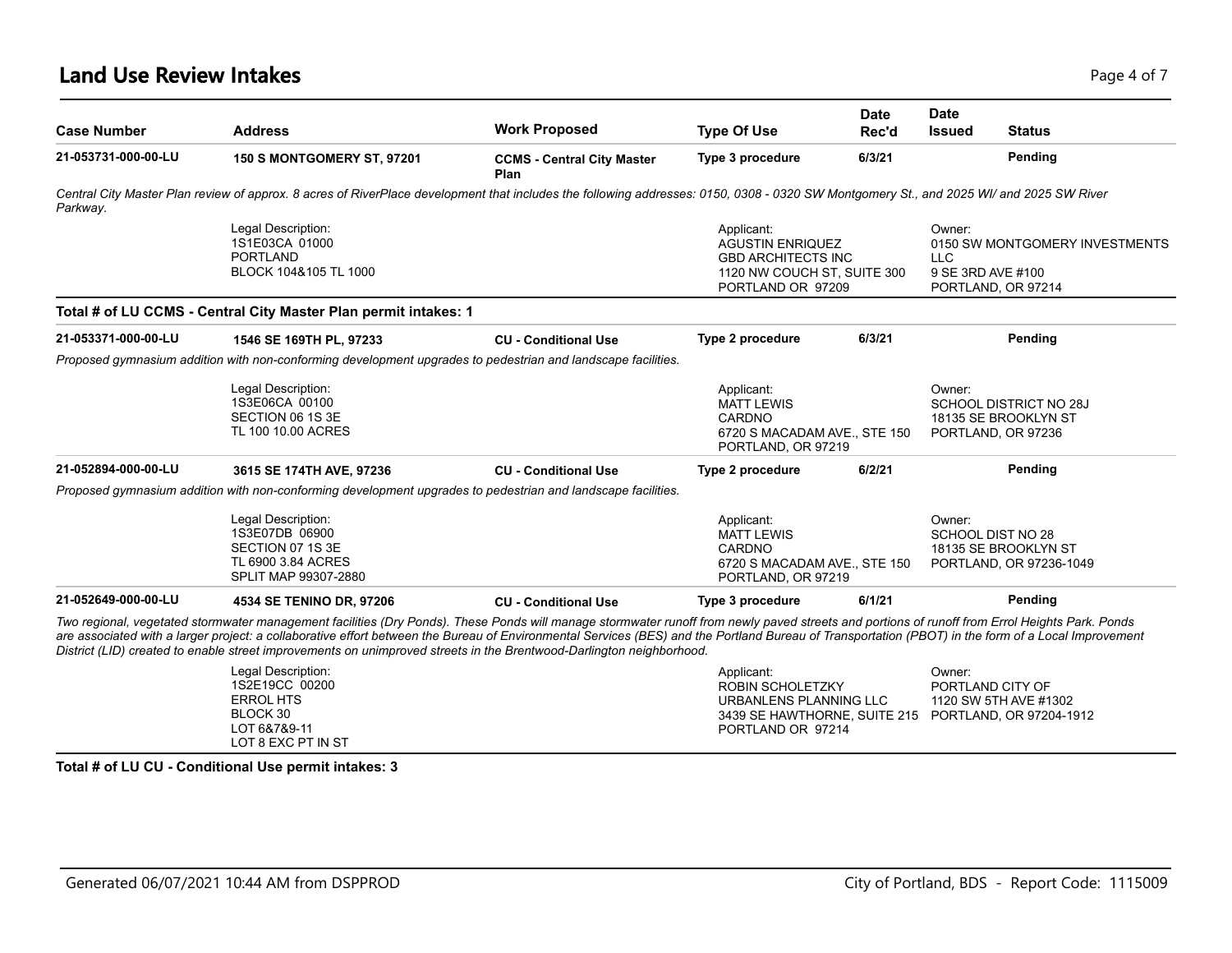### **Land Use Review Intakes** Page 5 of 7

| <b>Case Number</b>  | <b>Address</b>                                                                                                                                                                                                                                                                                                                                                                                                                                                                                                              | <b>Work Proposed</b>                 | <b>Type Of Use</b>                                                                                            | Date<br>Rec'd | <b>Date</b><br><b>Issued</b>                       | <b>Status</b>                                             |
|---------------------|-----------------------------------------------------------------------------------------------------------------------------------------------------------------------------------------------------------------------------------------------------------------------------------------------------------------------------------------------------------------------------------------------------------------------------------------------------------------------------------------------------------------------------|--------------------------------------|---------------------------------------------------------------------------------------------------------------|---------------|----------------------------------------------------|-----------------------------------------------------------|
| 21-053661-000-00-LU | 5911 NE M L KING BLVD, 97211                                                                                                                                                                                                                                                                                                                                                                                                                                                                                                | <b>DZ</b> - Design Review            | Type 2 procedure                                                                                              | 6/4/21        |                                                    | Pending                                                   |
|                     | Construct New Retail Shell Building. Proposed Tenants to include: Restaurant, Barbershop, Retail, Recreational Marijuana Store. Structured Underground Catchment system & Infiltration into soil                                                                                                                                                                                                                                                                                                                            |                                      |                                                                                                               |               |                                                    |                                                           |
|                     | Legal Description:<br>1N1E15DD 00300<br><b>PIEDMONT</b><br>BLOCK 21<br>INC STRIP 20' WIDE E OF & ADJ LOT 4&5<br>LAND & IMPS SEE R243362 (R657803081) FOR BILLBOARD                                                                                                                                                                                                                                                                                                                                                          |                                      | Applicant:<br><b>JEREMY MILLER</b><br>METROPOLITAN DESIGN STUDIO<br>5336 N MARYLAND AVE<br>PORTLAND, OR 97217 |               | Owner:<br>PAUL JR KNAULS<br>2600 T ST APT 72       | VANCOUVER, WA 98661                                       |
| 21-052544-000-00-LU | 421 SW 5TH AVE, 97204                                                                                                                                                                                                                                                                                                                                                                                                                                                                                                       | DZ - Design Review                   | Type 2 procedure                                                                                              | 6/1/21        |                                                    | Pending                                                   |
|                     | We would like to install 2 exterior windows on the mezzanine level of the Mead Building. This building, which was built as Holtz Corner Department Store, originally had its windows at this level as<br>seen in early photographs of the building. As part of a remodel taking place on the mezzanine level of the building (FA 21-029801), we would like to add 2 additional windows at this level. The<br>windows would match the windows on this level which are double paned windows with dark bronze anodized frames. |                                      |                                                                                                               |               |                                                    |                                                           |
|                     | Legal Description:<br>1N1E34CC 04100<br><b>PORTLAND</b><br>BLOCK 175<br>LOT 3&4<br>LAND & IMPS SEE R566916 (R667717901) FOR OTHER IMPS                                                                                                                                                                                                                                                                                                                                                                                      |                                      | Applicant:<br>MIKE DI BLASI<br>MULTNOMAH COUNTY<br>401 N DIXON ST<br>PORTLAND, OR 97227                       |               | Owner:<br>401 N DIXON ST                           | MULTNOMAH COUNTY<br>PORTLAND, OR 97227-1865               |
|                     | Total # of LU DZ - Design Review permit intakes: 2                                                                                                                                                                                                                                                                                                                                                                                                                                                                          |                                      |                                                                                                               |               |                                                    |                                                           |
| 21-053081-000-00-LU | <b>NW GLISAN ST. 97210</b>                                                                                                                                                                                                                                                                                                                                                                                                                                                                                                  | HR - Historic Resource Review        | Type 1x procedure                                                                                             | 6/2/21        |                                                    | Pending                                                   |
|                     | Manufacture and install (1) single sided hanging canopy sign with LED illuminated letters copy, "HunterDouglas" with Logo. 8" tall by 6' long. including 3/4" arcylic letter faces and aluminum backer<br>panel with black vinyl. Manufacture and install (1) single sided hanging blade style canopy sign with non-illumination. Aluminum construction painted black including 1/4" thick flat cutout letters copy,<br>"HunterDouglas by Skyline Window Coverings" with Logo painted white. Non-contributing resource      |                                      |                                                                                                               |               |                                                    |                                                           |
|                     | Legal Description:<br>1N1E33CB 80000<br><b>GLISAN STREET CONDOMINIUMS</b><br><b>GENERAL COMMON ELEMENTS</b>                                                                                                                                                                                                                                                                                                                                                                                                                 |                                      | Applicant:<br><b>CHRIS SLOVICK</b><br><b>RAMSAY SIGNS</b><br>9160 SE 74TH AVE<br>PORTLAND OR 97206            |               | Owner:<br><b>OWNERS' ASSN</b><br>510-A NW 23RD AVE | <b>GLISAN STREET CONDOMINIUMS</b><br>PORTLAND, OR 97210   |
| 21-052615-000-00-LU | <b>506 SW WASHINGTON ST, 97204</b>                                                                                                                                                                                                                                                                                                                                                                                                                                                                                          | <b>HR - Historic Resource Review</b> | Type 1x procedure                                                                                             | 6/1/21        |                                                    | Pending                                                   |
|                     | Installation of two new illuminated blade (projecting) signs where the previous tenants blade signs were located and mounted (approximately 25 sq ft each).                                                                                                                                                                                                                                                                                                                                                                 |                                      |                                                                                                               |               |                                                    |                                                           |
|                     | Legal Description:<br>1N1E34CC 07700<br><b>PORTLAND</b><br>BLOCK 174                                                                                                                                                                                                                                                                                                                                                                                                                                                        |                                      | Applicant:<br><b>RUSSEL MASON</b><br>MEYER SIGN COMPANY of OR<br>15205 SW 7TH AVE                             |               | Owner:<br>PORTLAND, OR 97204                       | <b>HPT IHG-2 PROPERTIES TRUST</b><br>506 SW WASHINGTON ST |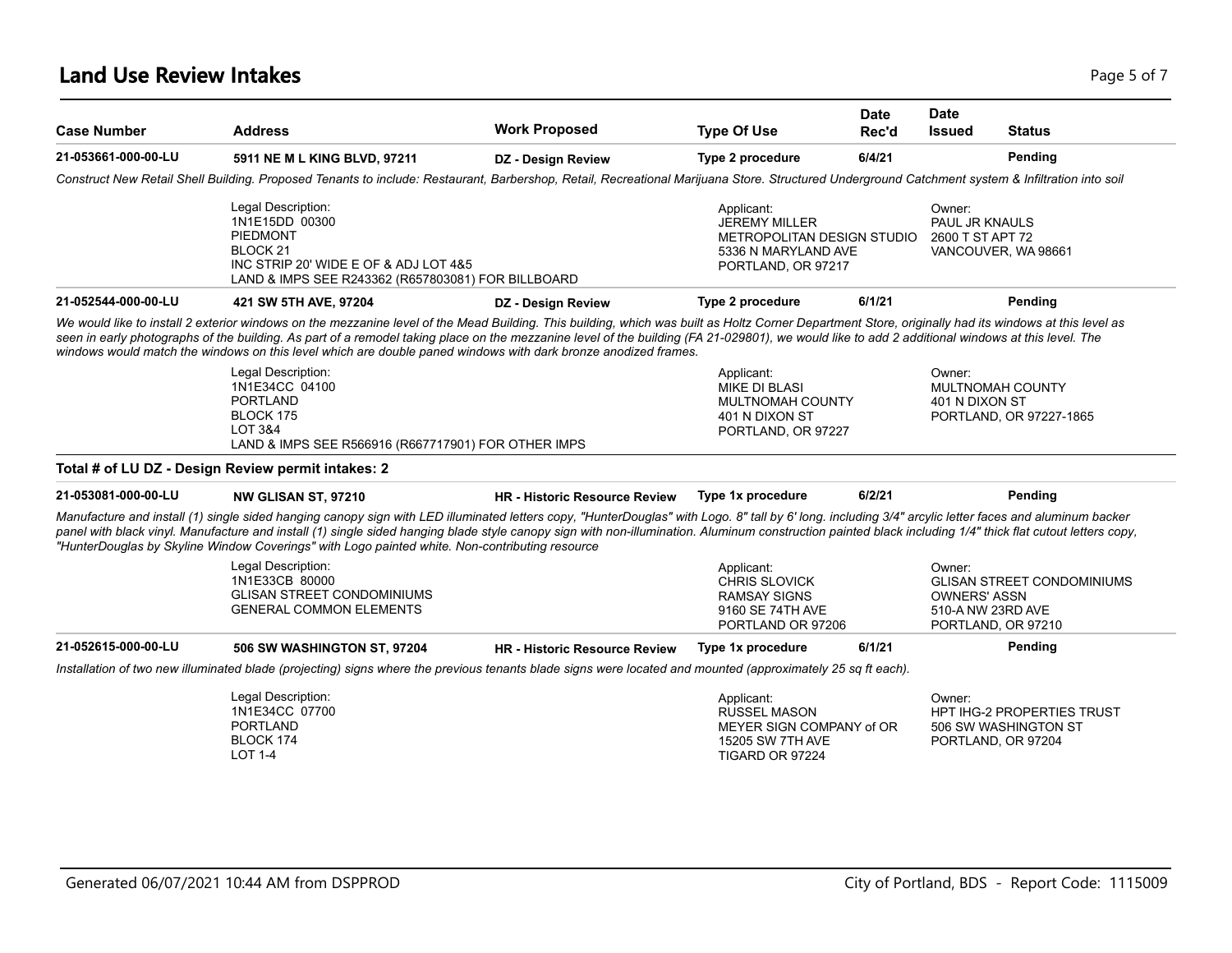### **Land Use Review Intakes** Page 6 of 7

| <b>Case Number</b>  | <b>Address</b>                                                                                                                                                                                                                                                                                                                      | <b>Work Proposed</b>                 | <b>Type Of Use</b>                                                                                                                  | <b>Date</b><br>Rec'd | <b>Date</b><br><b>Issued</b>                                                                         | <b>Status</b>                                                       |
|---------------------|-------------------------------------------------------------------------------------------------------------------------------------------------------------------------------------------------------------------------------------------------------------------------------------------------------------------------------------|--------------------------------------|-------------------------------------------------------------------------------------------------------------------------------------|----------------------|------------------------------------------------------------------------------------------------------|---------------------------------------------------------------------|
| 21-053526-000-00-LU | 6325 SE DIVISION ST, 97206                                                                                                                                                                                                                                                                                                          | <b>HR - Historic Resource Review</b> | Type 2 procedure                                                                                                                    | 6/3/21               |                                                                                                      | Pending                                                             |
|                     | The Portland Water Bureau (PWB) and the City of Portland Parks and Recreation Department intend to install public education interpretive program services (interpretive signs) to document and<br>share the history of Mt. Tabor reservoirs and the Bull Run watershed, making these important narratives accessible to the public. |                                      |                                                                                                                                     |                      |                                                                                                      |                                                                     |
|                     | Legal Description:<br>1S2E05 00100<br>SECTION 05 1S 2E<br>TL 100 190.24 ACRES                                                                                                                                                                                                                                                       |                                      | Applicant:<br><b>ROSS SWANSON</b><br><b>PORTLAND PARKS &amp;</b><br><b>RECREATION</b><br>1001 SW 5TH AVE #2200<br>PORTLAND OR 97204 |                      | Owner:                                                                                               | PORTLAND CITY OF<br>1120 SW 5TH AVE #405<br>PORTLAND, OR 97204-1912 |
|                     |                                                                                                                                                                                                                                                                                                                                     |                                      | Applicant:<br>ROBERT FRALEY<br>COP - PORTLAND WATER<br><b>BUREAU</b><br>1120 SW 5TH AVE<br>PORTLAND, OR 97204                       |                      |                                                                                                      |                                                                     |
|                     | Total # of LU HR - Historic Resource Review permit intakes: 3                                                                                                                                                                                                                                                                       |                                      |                                                                                                                                     |                      |                                                                                                      |                                                                     |
| 21-053683-000-00-LU | 1349 SE BIRCH ST, 97214                                                                                                                                                                                                                                                                                                             | <b>HRB - Historic Design Tier B</b>  | Type 1 procedure new                                                                                                                | 6/3/21               |                                                                                                      | Pending                                                             |
|                     | Historic review to replace and enlarge 2 windows in the basement with window wells. This is a contributing resource in Ladd's Addition Historic District.                                                                                                                                                                           |                                      |                                                                                                                                     |                      |                                                                                                      |                                                                     |
|                     | Legal Description:<br>1S1E02CD 06100<br><b>LADDS ADD</b><br>BLOCK <sub>8</sub><br>SELY 46' OF LOT 2&3                                                                                                                                                                                                                               |                                      | Applicant:<br><b>MIKE MONTGOMERY</b><br>SIMPL HOME DESIGNS<br>4931 SW 76TH AVE, PMB 211<br>PORTLAND, OR 97225                       |                      | Owner:<br><b>EMILY FINCH</b><br>1349 SE BIRCH ST<br>Owner:<br><b>CLYDE FINCH</b><br>1349 SE BIRCH ST | PORTLAND, OR 97214                                                  |
|                     |                                                                                                                                                                                                                                                                                                                                     |                                      |                                                                                                                                     |                      |                                                                                                      | PORTLAND, OR 97214                                                  |
|                     | Total # of LU HRB - Historic Design Tier B permit intakes: 1                                                                                                                                                                                                                                                                        |                                      |                                                                                                                                     |                      |                                                                                                      |                                                                     |
| 21-052579-000-00-LU | 2629 NE 23RD AVE, 97212                                                                                                                                                                                                                                                                                                             | <b>HRC - Historic Design Tier C</b>  | Type 1 procedure new                                                                                                                | 6/1/21               |                                                                                                      | Pending                                                             |
|                     | Replace existing deck, with a larger deck (the new deck will be approximately 220 sf in addition to either one or two sets of stairs), paved area and planting.                                                                                                                                                                     |                                      |                                                                                                                                     |                      |                                                                                                      |                                                                     |
|                     | Legal Description:<br>1N1E26AD 16600<br><b>IRVINGTON</b><br>BLOCK 10<br>S 10' OF LOT 2<br>N 40' OF LOT 3                                                                                                                                                                                                                            |                                      | Applicant:<br>ROSE BRADY KEANE<br>ROSE BRADY KEANE<br>LANDSCAPE ARCHITECTURE<br>2211 NE 17TH AVE<br>PORTLAND, OR 97212              |                      | Owner:<br>2629 NE 23RD AVE<br>Owner:<br><b>EMILY COSTA</b>                                           | TIMOTHY JACOBSON<br>PORTLAND, OR 97212-4825                         |

#### Generated 06/07/2021 10:44 AM from DSPPROD City of Portland, BDS - Report Code: 1115009